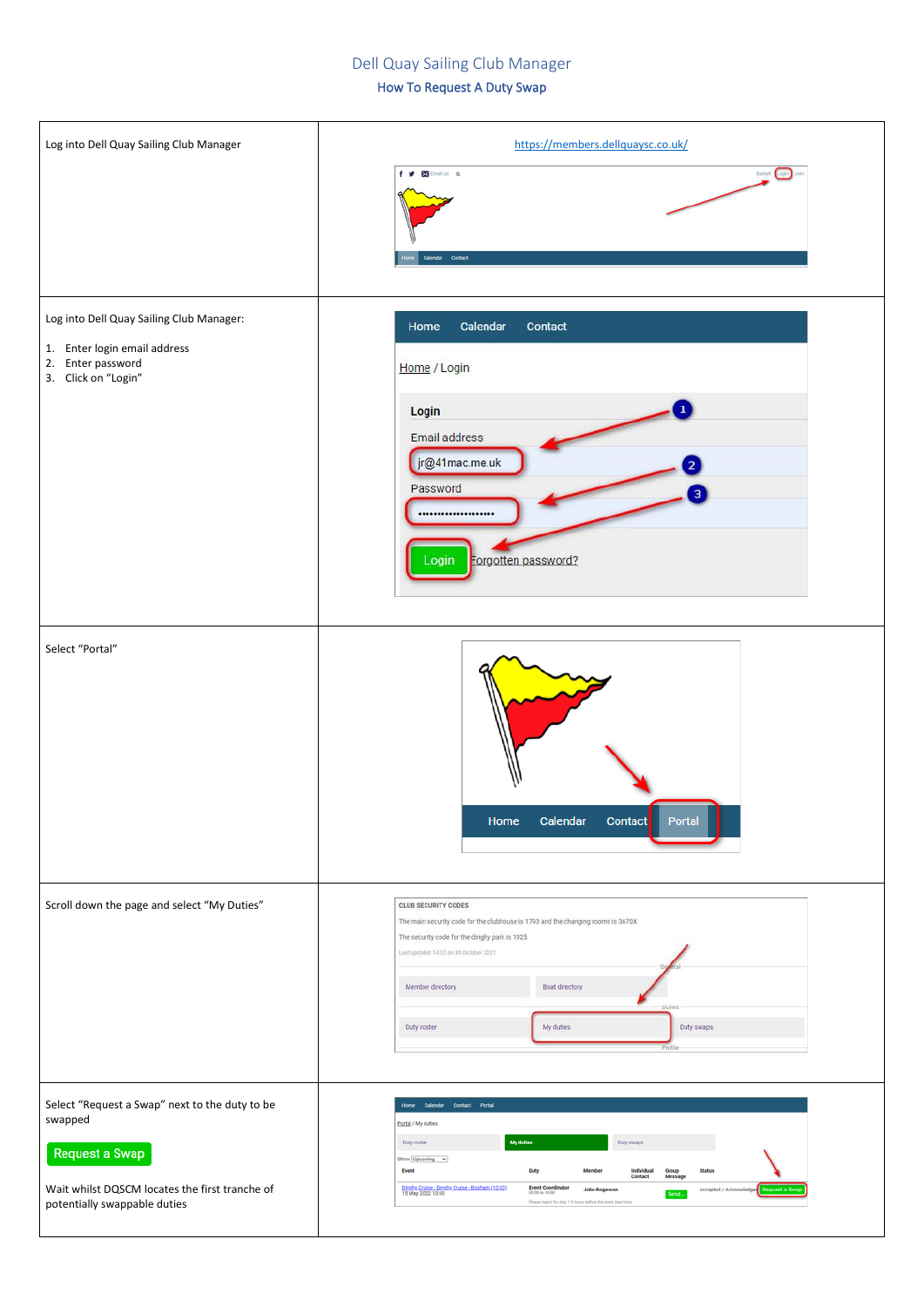| Before selecting any duties further down the page for<br>swapping, type an explanation of why the duty swap<br>is necessary.                                                                                                 | Create a duty roster swap request<br>You are asking to swap:<br>Event Coordinator (v)<br>Dinghy Cruise - Bosham (10:00)<br>15 May, 10:00 - 14:00<br>Please explain why you would like to swap your duty":<br>Due to circumstances beyond my control I am no longer available for original duty.<br>Please select up to ten positions you are interested in. You must pick at least one":                                                                                                                                                                                                                                                                                                                                                                                                                                                                                                                                                                                                                                                                                                                                                                                                                                                                                                                                                                                                                                                                                                                                                                                                                                                                                                                                  |
|------------------------------------------------------------------------------------------------------------------------------------------------------------------------------------------------------------------------------|---------------------------------------------------------------------------------------------------------------------------------------------------------------------------------------------------------------------------------------------------------------------------------------------------------------------------------------------------------------------------------------------------------------------------------------------------------------------------------------------------------------------------------------------------------------------------------------------------------------------------------------------------------------------------------------------------------------------------------------------------------------------------------------------------------------------------------------------------------------------------------------------------------------------------------------------------------------------------------------------------------------------------------------------------------------------------------------------------------------------------------------------------------------------------------------------------------------------------------------------------------------------------------------------------------------------------------------------------------------------------------------------------------------------------------------------------------------------------------------------------------------------------------------------------------------------------------------------------------------------------------------------------------------------------------------------------------------------------|
| Keep selecting "Show more options" to keep<br>revealing more duties until duty candidates suitable<br>for a swap request appear.<br>A little patience may be needed here as it takes a few<br>seconds to reveal more duties. | Create a duty roster swap request<br>You are asking to swap:<br>Event Coordinator (v)<br>Dinghy Cruise - Bosham (10:00)<br>15 May, 10:00 - 14:00<br>Please explain why you would like to swap your duty":<br>Due to circumstances beyond my control I am no longer available for original duty.                                                                                                                                                                                                                                                                                                                                                                                                                                                                                                                                                                                                                                                                                                                                                                                                                                                                                                                                                                                                                                                                                                                                                                                                                                                                                                                                                                                                                           |
|                                                                                                                                                                                                                              | Please select up to ten positions you are interested in. You must pick at least one:<br>Early Helm 1/2 (12:15) (2 Apr 12:15 to 16:15) @ Duty Officer ~ David<br>Early Helm 1/2 (12:15) (2 Apr 12:15 to 16:15) @ Patrol Boat Crew ~ Christopher<br>Early Helm 1/2 (12:15) (2 Apr 12:15 to 16:15) @ Assistant Race Officer ~ Helena<br>Early Helm 1/2 (12:15) (2 Apr 12:15 to 16:15) @ House Duty ~ Richard<br>Early Helm 1/2 (12:15) (2 Apr 12:15 to 16:15) @ House Duty ~ Joanna<br>Cruiser Lift In (07:00) (2 Apr 07:00 to 13:00) @ House Duty ~ Jane<br>Cruiser Lift In (07:00) (2 Apr 07:00 to 13:00) @ House Duty ~ Laura I<br>Cruiser Lift In (07:00) (2 Apr 07:00 to 13:00) @ House Duty ~ Gill I<br>Cruiser Lift In (07:00) (2 Apr 07:00 to 13:00) @ House Duty ~ Martin<br>Cruiser Lift In (07:00) (2 Apr 07:00 to 13:00) @ Lift Team ~ Christopher<br>Cruiser Lift In (07:00) (2 Apr 07:00 to 13:00) @ Lift Team ~ Nicholas<br>Cruiser Lift In (07:00) (2 Apr 07:00 to 13:00) @ Lift Team ~ Mark<br>Cruiser Lift In (07:00) (2 Apr 07:00 to 13:00) @ Lift Team ~ Gavin<br>Cruiser Lift In (07:00) (2 Apr 07:00 to 13:00) @ Lift Team ~ Graham<br>Cruiser Lift In (07:00) (2 Apr 07:00 to 13:00) @ Lift Team ~ Ben<br>Junior Early Helm 1/2 (12:20) (2 Apr 12:20 to 16:20) @ Patrol Boat Crew ~ Richard<br>Early Trophy 1/2 (13:00) (3 Apr 13:00 to 17:00) @ Duty Officer ~ Helen<br>Early Trophy 1/2 (13:00) (3 Apr 13:00 to 17:00) @ Patrol Boat Crew ~ Jack<br>$\Box$ Early Trophy 1/2 (13:00) (3 Apr 13:00 to 17:00) @ Assistant Race Officer ~ Trevor<br>Early Trophy 1/2 (13:00) (3 Apr 13:00 to 17:00) @ House Duty ~ Brian<br>Show more options<br><b>Request duty swap</b><br>Indicates required fields. |
|                                                                                                                                                                                                                              | <b>Back to My Duties</b>                                                                                                                                                                                                                                                                                                                                                                                                                                                                                                                                                                                                                                                                                                                                                                                                                                                                                                                                                                                                                                                                                                                                                                                                                                                                                                                                                                                                                                                                                                                                                                                                                                                                                                  |
| Select up to 10 duty candidates for swapping requests<br>(in this example 3 have been selected).                                                                                                                             | $\omega$ , 16. Allin cubildential ds (Tutor) (3Um, 13), 0, J Tri, J ), $\omega$ House July - Bed (Charles Company) and<br>Platinum Jubilee Races (13:30) (3 Jun 13:30 to 17:30) @ House Duty ~ Philip<br>C Cruiser Rally Bembridge (with dinghies) - Dell Quay to East Head (3 Jun) @ Patrol Boat Crew ~ Ben ALCOTT<br>C Cruiser Rally Bembridge (with dinghies) - Dell Quay to East Head (3 Jun) @ Event Coordinator ~ John<br>[المسابق: 10]  والمسابق التي ( 10]  وما كان القادر المسابق المسابق المسابق المسابق المسابق المسابق ال<br>Cruiser Rally Hamble River (14 Jun) @ Event Coordinator ~ Peter<br>2 DQSC Regatta (13:00) (18 Jun 13:00 to 17:00) @ Assistant Race Officer ~ Christopher Rigg-Milner<br>DQSC Regatta (13:00) (18 Jun 13:00 to 17:00) @ Event Coordinator ~ Mark<br>Chmoshipphitta/33/90/M18_lim.3P.0ft tof 17:08 )./hJpm.officty.vk/hopmi.juh.jm.juh.juh.juh.nik.k                                                                                                                                                                                                                                                                                                                                                                                                                                                                                                                                                                                                                                                                                                                                                                                                                               |

|                                                                                                                                                                                          | Birv/Gv/ (09:06) (10 JUI 09:00 to 13:03) @ cvent 000iuma.or < NICGa<br>Cruiser Rally Yarmouth (15 Jul) @ Event Coordinator ~ Donald<br>DQSC Firefly Open (11:45) (16 Jul 11:45 to 15:45) @ Race Admin ~ Graham CAUSER<br>$\Box$ DQSC Firefly Open (11:45) (16 Jul 11:45 to 15:45) @ Committee Boat $\sim$ Peter<br><b>Who one Eineful One of (14:45) Alas Julie 14 Prio 15:45, L.A. Hangelbutun, Prachari, A. John</b> |
|------------------------------------------------------------------------------------------------------------------------------------------------------------------------------------------|------------------------------------------------------------------------------------------------------------------------------------------------------------------------------------------------------------------------------------------------------------------------------------------------------------------------------------------------------------------------------------------------------------------------|
| Review the selections made to ensure they are as you<br>want.<br>Once all the swap candidates have been selected,<br>scroll to the bottom of the page and select "Request"<br>duty swap" | Request duty swap                                                                                                                                                                                                                                                                                                                                                                                                      |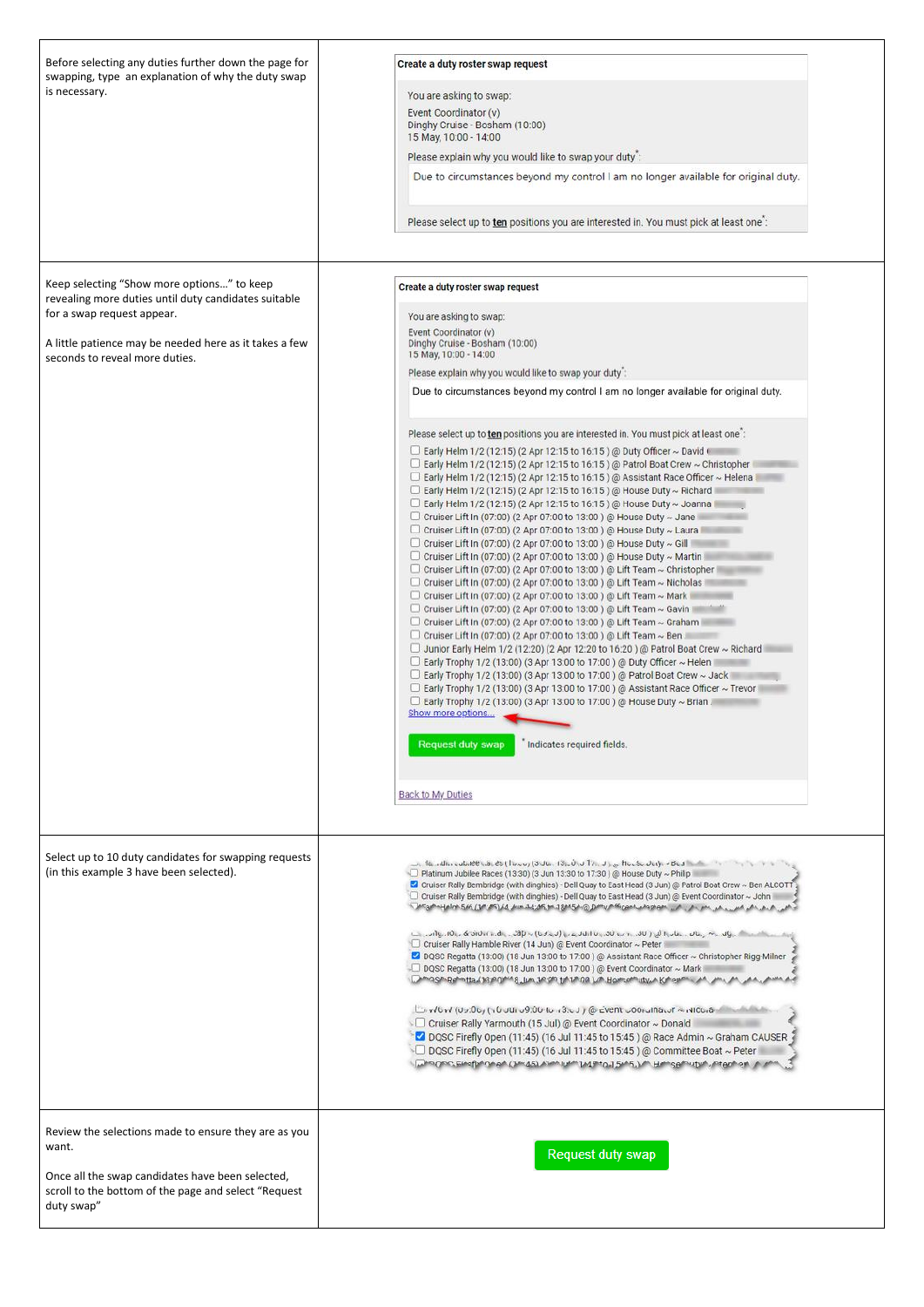| This duty will now appear with a status of "Swap<br>requested"<br><b>Status</b><br>Swap requested 30 Mar 2022 | Portal / My duties<br>My duties<br>Duty swaps<br>Duty roster<br>Show Upcoming v<br><b>Event</b><br>Duty<br>Individual<br>Group<br>Contact<br>Message<br>Dipoby Cruise : Dipoby Cruise - Bosham (10:00)<br><b>Event Coordinator</b><br>Swap requested 30 Mar 2022<br><b>John Rogerson</b><br>15 May 2022 10:00<br>08:30 to 14:00<br>Send.<br>Please report for duty 1.5 hours before the event start time.                                                                                                                                                                                                                                                                                                                                                                                                                                                                                                            |
|---------------------------------------------------------------------------------------------------------------|----------------------------------------------------------------------------------------------------------------------------------------------------------------------------------------------------------------------------------------------------------------------------------------------------------------------------------------------------------------------------------------------------------------------------------------------------------------------------------------------------------------------------------------------------------------------------------------------------------------------------------------------------------------------------------------------------------------------------------------------------------------------------------------------------------------------------------------------------------------------------------------------------------------------|
| Select "Duty swaps" to review pending swaps                                                                   | Portal / My duties<br>My duties<br>Duty swaps<br>Duty roster                                                                                                                                                                                                                                                                                                                                                                                                                                                                                                                                                                                                                                                                                                                                                                                                                                                         |
| Pending duty swap requests are shown                                                                          | Duty swaps<br>Incoming swap requests<br>You have no incoming swap requests.<br>My pending swap requests<br>Looking to swap: update<br>Event Coordinator @ Dinghy Cruise - Bosham (10:00) (15 May 10:00 to 14:00)<br>Have asked:<br>Ben ALCOTT Patrol Boat Crew @ Cruiser Rally Bembridge (with dinghies) - Dell Quay to East Head (3 Jun)<br>Christopher Rigg-Milner Assistant Race Officer @ DQSC Regatta (13:00) (18 Jun 13:00 to 17:00)<br>Graham CAUSER Race Admin @ DQSC Firefly Open (11:45) (16 Jul 11:45 to 15:45)                                                                                                                                                                                                                                                                                                                                                                                           |
| What happens next?                                                                                            | Each member that has been asked for a swap will receive an email:<br>アウト・マン マン マンマン アーマン アーマン アーマン・マン<br>Dear Graham,<br>John Rogerson has invited you to swap your Race Admin duty currently set for the DQSC Firefly<br>Open (11:45) (16 Jul 11:45 to 15:45).<br>to the Event Coordinator duty on the Dinghy Cruise - Bosham (10:00) (15 May 10:00 to 14:00)<br>Swap message:- Due to circumstances beyond my control I am no longer available for original duty<br>At your earliest convenience, please will you log on to the Dell Quay SCM Portal, select Duty<br>Swaps and if you can help out then please Accept the swap invitation, or if you can't then Decline<br>the swap invitation.<br>Best regards,<br>John Rogerson<br>Duty Coordinator<br>duties@dellquaysc.co.uk<br>This is an automated Duty Roster email sent by Dell Quay Sailing Club Manager<br>Dell Quay Sailing Club Manager - Portal Login |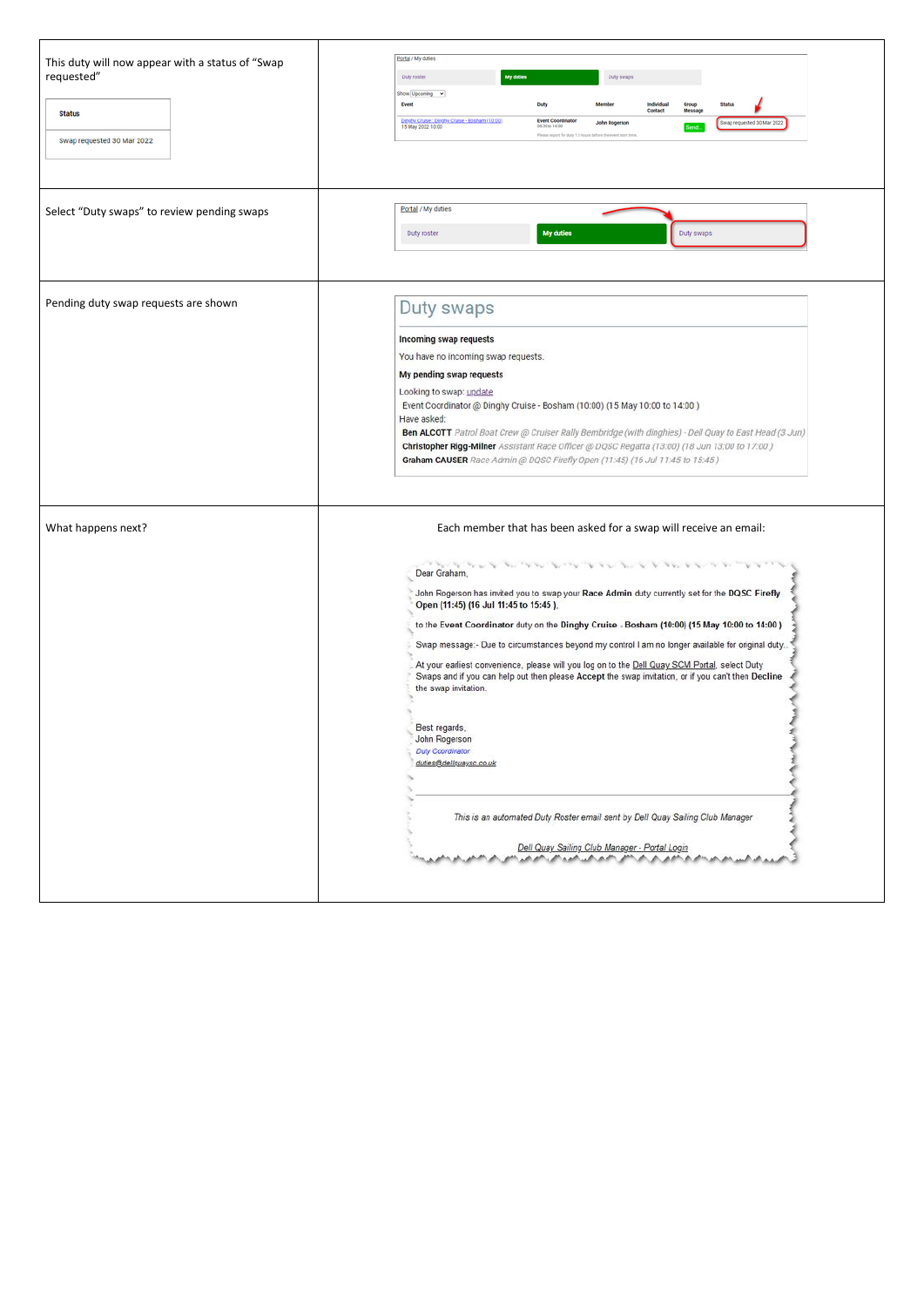| If a member declines to swap you will receive an<br>email confirming that this member has declined the<br>swap, and under Duty Swaps it will show that the<br>swap invitation has been declined. | and the base of the first term of the state of the state of the base of the state of the state of the state of<br>Dear John,<br>Your request to swap your Dinghy Cruise - Bosham (10:00) (15 May 10:00 to 14:00) - Event<br>Coordinator duty to Cruiser Rally Bembridge (with dinghies) - Dell Quay to East Head (3 Jun)<br>- Patrol Boat Crew has been declined by Ben ALCOTT.<br>At your earliest convenience, please will you log on to the Dell Quay SCM Portal, select Duty<br>Swaps and check your duty swaps status.<br>Best regards,<br>John Rogerson<br>Duty Coordinator<br>duties@dellquaysc.co.uk<br>This is an automated Duty Roster email sent by Dell Quay Sailing Club Manager |
|--------------------------------------------------------------------------------------------------------------------------------------------------------------------------------------------------|-----------------------------------------------------------------------------------------------------------------------------------------------------------------------------------------------------------------------------------------------------------------------------------------------------------------------------------------------------------------------------------------------------------------------------------------------------------------------------------------------------------------------------------------------------------------------------------------------------------------------------------------------------------------------------------------------|
|                                                                                                                                                                                                  | Dell Quay Sailing Club Manager - Portal Login                                                                                                                                                                                                                                                                                                                                                                                                                                                                                                                                                                                                                                                 |
|                                                                                                                                                                                                  | راشان والتراقي والتورد الدائني والتوريخي والدعور بالدعور التوريخ والترويح والمرود المراقي والتحديد التراقي المراكب                                                                                                                                                                                                                                                                                                                                                                                                                                                                                                                                                                            |
|                                                                                                                                                                                                  | Duty swaps                                                                                                                                                                                                                                                                                                                                                                                                                                                                                                                                                                                                                                                                                    |
|                                                                                                                                                                                                  | <b>Incoming swap requests</b>                                                                                                                                                                                                                                                                                                                                                                                                                                                                                                                                                                                                                                                                 |
|                                                                                                                                                                                                  | You have no incoming swap requests.<br>My pending swap requests                                                                                                                                                                                                                                                                                                                                                                                                                                                                                                                                                                                                                               |
|                                                                                                                                                                                                  | Looking to swap: update                                                                                                                                                                                                                                                                                                                                                                                                                                                                                                                                                                                                                                                                       |
|                                                                                                                                                                                                  | Event Coordinator @ Dinghy Cruise - Bosham (10:00) (15 May 10:00 to 14:00)<br>Have asked:                                                                                                                                                                                                                                                                                                                                                                                                                                                                                                                                                                                                     |
|                                                                                                                                                                                                  | Declined Ben-ALCOTT Patrol Boat Crew @ Cruiser Rally Bembridge (with dinghies) - Dell Quay to East Head (3 Jun)<br>Christopher Rigg-Milner Assistant Race Officer @ DQSC Regatta (13:00) (18 Jun 13:00 to 17:00)<br>Graham CAUSER Race Admin @ DQSC Firefly Open (11:45) (16 Jul 11:45 to 15:45)                                                                                                                                                                                                                                                                                                                                                                                              |
| When a member accepts the swap you will receive an<br>email confirming that the swap has been successful,<br>and Duty Swaps will also show the swap as successful.                               | the second that the second control of the second that the second control the second control that the second control of the second control of the second control of the second control of the second control of the second cont<br>Dear John,                                                                                                                                                                                                                                                                                                                                                                                                                                                  |
|                                                                                                                                                                                                  | Your request to swap your Dinghy Cruise - Bosham (10:00) (15 May 10:00 to 14:00 ) - Event<br>Coordinator duty to DQSC Firefly Open (11:45) (16 Jul 11:45 to 15:45) - Race Admin has been<br>accepted by Graham CAUSER.                                                                                                                                                                                                                                                                                                                                                                                                                                                                        |
|                                                                                                                                                                                                  | Your revised duty is now DQSC Firefly Open (11:45) (16 Jul 11:45 to 15:45) - Race Admin.                                                                                                                                                                                                                                                                                                                                                                                                                                                                                                                                                                                                      |
|                                                                                                                                                                                                  | Best regards.                                                                                                                                                                                                                                                                                                                                                                                                                                                                                                                                                                                                                                                                                 |
|                                                                                                                                                                                                  | John Rogerson<br>Duty Coordinator                                                                                                                                                                                                                                                                                                                                                                                                                                                                                                                                                                                                                                                             |
|                                                                                                                                                                                                  | duties@dellquaysc.co.uk                                                                                                                                                                                                                                                                                                                                                                                                                                                                                                                                                                                                                                                                       |
|                                                                                                                                                                                                  | This is an automated Duty Roster email sent by Dell Quay Sailing Club Manager                                                                                                                                                                                                                                                                                                                                                                                                                                                                                                                                                                                                                 |
|                                                                                                                                                                                                  | Dell Quay Sailing Club Manager - Portal Login                                                                                                                                                                                                                                                                                                                                                                                                                                                                                                                                                                                                                                                 |
|                                                                                                                                                                                                  |                                                                                                                                                                                                                                                                                                                                                                                                                                                                                                                                                                                                                                                                                               |
|                                                                                                                                                                                                  | Duty swaps                                                                                                                                                                                                                                                                                                                                                                                                                                                                                                                                                                                                                                                                                    |
|                                                                                                                                                                                                  | Incoming swap requests                                                                                                                                                                                                                                                                                                                                                                                                                                                                                                                                                                                                                                                                        |
|                                                                                                                                                                                                  | You have no incoming swap requests.                                                                                                                                                                                                                                                                                                                                                                                                                                                                                                                                                                                                                                                           |
|                                                                                                                                                                                                  |                                                                                                                                                                                                                                                                                                                                                                                                                                                                                                                                                                                                                                                                                               |

My pending swap requests

|  | None                                                                                            |
|--|-------------------------------------------------------------------------------------------------|
|  | My successful swap requests                                                                     |
|  | the control of the control of the<br>Race Admin Graham CAUSER 5 Event Coordinator John Rogerson |
|  |                                                                                                 |